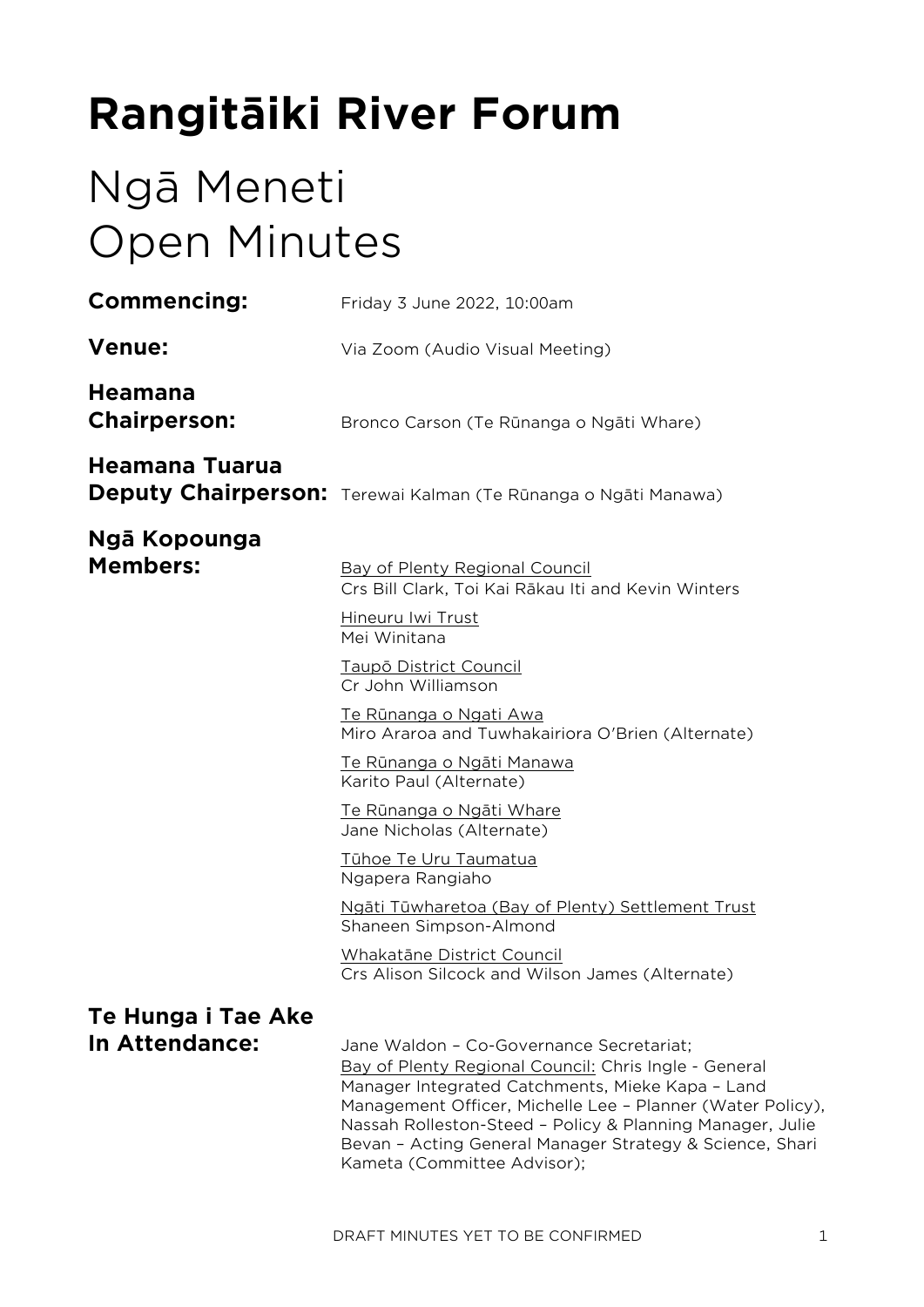Te Rūnanga o Ngāti Manawa: Maxeen Newton – Pou Taiao; Whakatāne District Council: Cr Lesley Immink, Astrid Hutchinson - Infrastructure Compliance Specialist

# **Ngā Hōnea**

**Apologies:** Cr Tangonui Kingi (for absence) Brenda Lewis (for absence) Whakaeke Ritete (for late arrival/absence)

# **1. Karakia Whakatuwhera Opening Karakia**

A karakia was provided by Miro Araroa, followed by a mihi to welcome Shaneen Simpson-Almond onto the Forum.

## **2. Ngā Hōnea Apologies**

## **Resolved**

**That the Rangitāiki River Forum:**

**1 Accepts the apologies from Cr Tangonui Kingi, Brenda Lewis and Whakaeke Ritete for late arrival/absence tendered at the meeting.**

> **Rangiaho/Araroa CARRIED**

# **3. Raupapa o Ngā Take Order of Business**

**Agenda item 9.3 - Manawa Energy Update on the Matahina Dam Downstream Trap and Transfer Programme** was **withdrawn** from the agenda by Ryan Piddington, Manawa Energy to enable a discussion to take place first with Ngāti Awa before an update is provided to the Forum.

## **Resolved**

**That the Rangitāiki River Forum:**

**1 Accepts the withdrawal of Agenda item 9.3 Manawa Energy Update on the Matahina Dam Downstream Trap and Transfer Programme from the agenda.**

> **Araroa/Simpson-Almond CARRIED**

# **4. Whakapuakanga o Ngā Take Whai Taha-Rua Declaration of Conflicts of Interest**

None declared.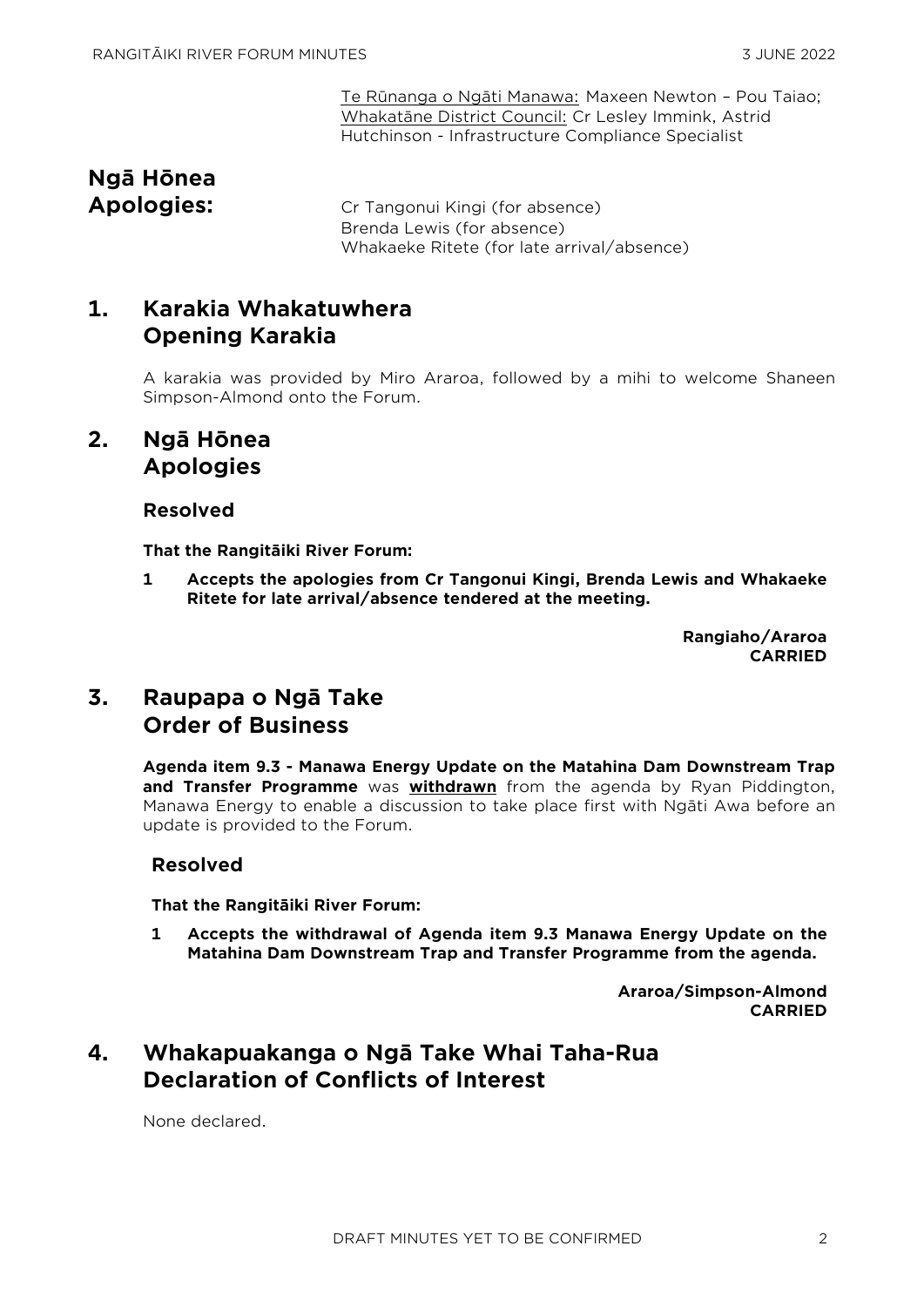# **5. Ngā Meneti Minutes**

## **Kia Whakaūngia Ngā Meneti Minutes to be Confirmed**

## **5.1 Rangitāiki River Forum Minutes - 4 March 2022**

## **Matters Arising**

- 1. In relation to Minute Item 5.2 regarding the Wheao reconsent update Ngāti Manawa would be engaging a consultant to undertake a Cultural Impact Assessment.
- 2. In relation to Minute Item 6.2 the funding application made to the Lions Foundation to help fund a self-contained toilet on the eastern bank of the Thornton river mouth had been approved. It was noted that the application was amongst other funding sources being pursued.

## **Resolved**

#### **That the Rangitāiki River Forum:**

- **1 Confirms the Rangitāiki River Forum Minutes - 4 March 2022 as a true and correct record, subject to the following amendments:**
	- **Minute item 6.2 'November 2021-February 2022 Rangitāiki Catchment Programme Dashboard Report' (agenda page 13) - Key Points members: last bullet point: "An application to Regional Councils Environmental Enhancement Fund had been unsuccessful..." should read: "An application to the Trustpower - Rangitaiki River Environmental Fund Trust was unsuccessful..."**

**Rangiaho/Winitana CARRIED**

# **6. Whakaaturanga Presentations**

## **6.1 Old Rangitāiki River Channel Projects**

*Presentation - Old Rangitaiki River Channel Projects: Objective ID A4119306* 

Presented by: Mieke Kapa, Land Management Officer

Mieke Kapa provided a presentation on two projects that were taking place along the old Rangitāiki River channel.

## **Key Points:**

## **Smith Road Crossing Culvert Upgrade**

- Bay of Plenty Regional Council (BOPRC) and Whakatāne District Council (WDC) were working collaboratively together to upgrade the culverts underneath the Smith Road crossing, which go over the old Rangitāiki river channel.
- WDC had investigated the two culverts and flushed the 1800mm culvert that was partially blocked, however the 1200mm culvert was blocked and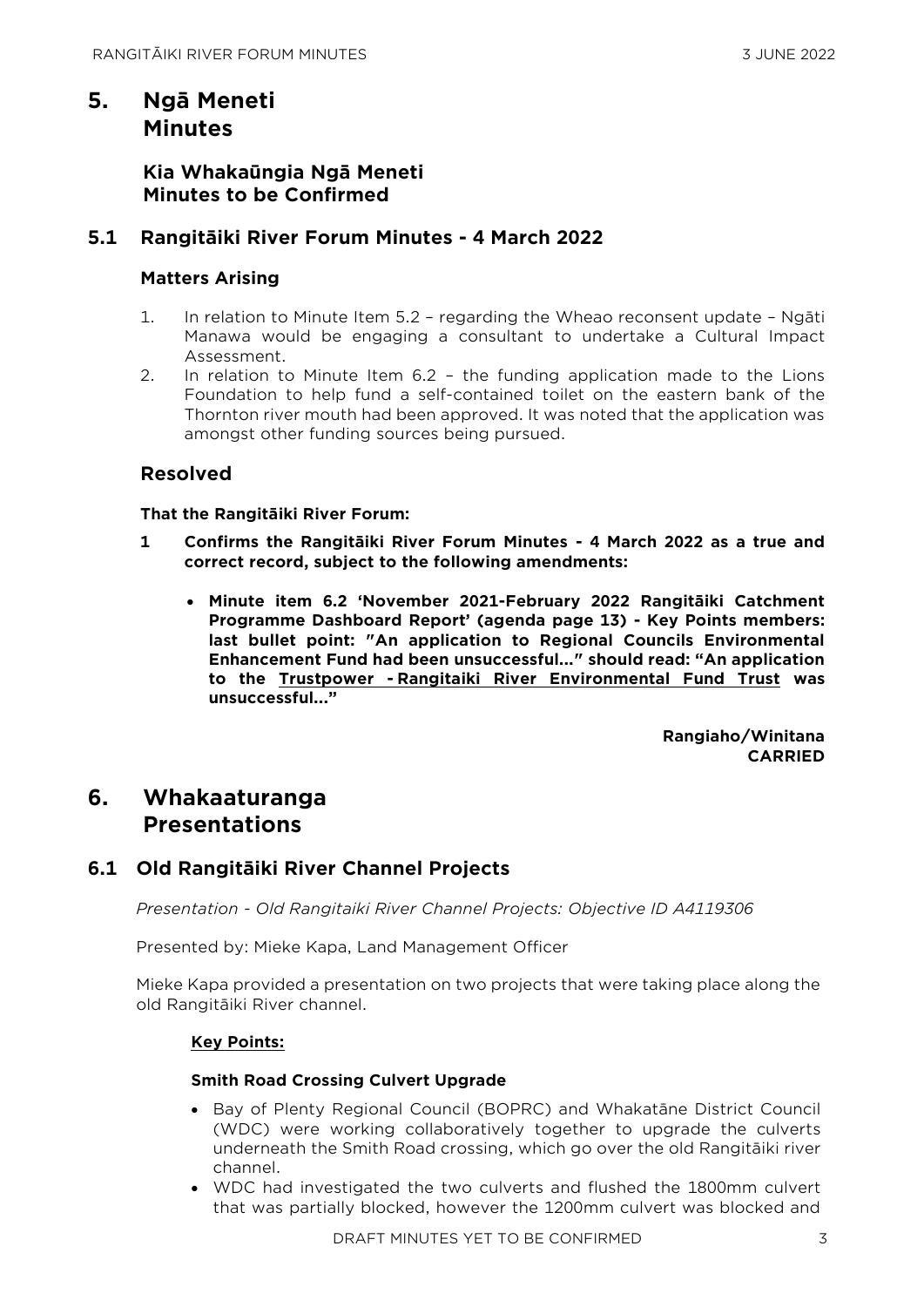found to be collapsing the road, therefore there was a level of urgency to have the culvert replaced.

- Photos taken in May 2021 showed the blockage impacts within the channel.
- Proposed options were being considered to upgrade the 1200mm culvert to 1800mm, or to replace both culverts with a single box culvert to create additional tidal flow and improve habitat on the eastward side. A decision on what the best option for the site is was yet to be determined.

#### **Old Rangitāiki River Channel Pond**

- The river channel pond and island was situated on Department of Conservation (DoC) administered land to the left of Thornton Road.
- BOPRC had a community agreement with DoC for the site.
- Photos taken in early May 2022 showed water quality degradation in the pond.
- The culvert had now been replaced, a causeway constructed and the island mulched and sprayed in preparation for planting.
- The proposed plan was to plant the entire island with native plants over the coming years, with the first lot of planting taking place during the week by Tāne Mahuta Aotearoa Ltd.

#### **In Response to Questions:**

- The project was financially funded by the BOPRC with agreement and collaboration from DoC.
- Plant species that were being used included upoko-tangata, karamu, totara, harakeke, kauka, kiekie and Thornton kanuka.
- The specific harakeke species were unknown; however, all of the plants were grown locally by Coastlands nursery who would be open to sourcing species to collect and grow.
- Teresa McCauley and Pete Livingston were the DoC staff who were involved with the project and community agreement.
- The river channel pond was a site used by whitebait inanga spawning, but did not have any evidence of this at the Smith Road crossing; however, future invertebrate surveys may be able to provide further information.

#### **Key Points – Members:**

- Planting of locally sourced harakeke and kiekie would be beneficial for local iwi/hapū to gather for traditional resources to assist with local marae revitalisation projects.
- DoC administered land allowed mana whenua to have guaranteed access to the area for cultural material plans, therefore the respective iwi/hapū could contact the relevant DoC community ranger to enquire and discuss.

#### **Items for Staff Follow Up:**

• Follow-up with Mei Winitana regarding the sourcing of local plant species.

#### **Resolved**

#### **That the Rangitāiki River Forum:**

**1 Receives the presentation, Old Rangitāiki River Channel Projects.**

#### **Clark/Simpson-Almond CARRIED**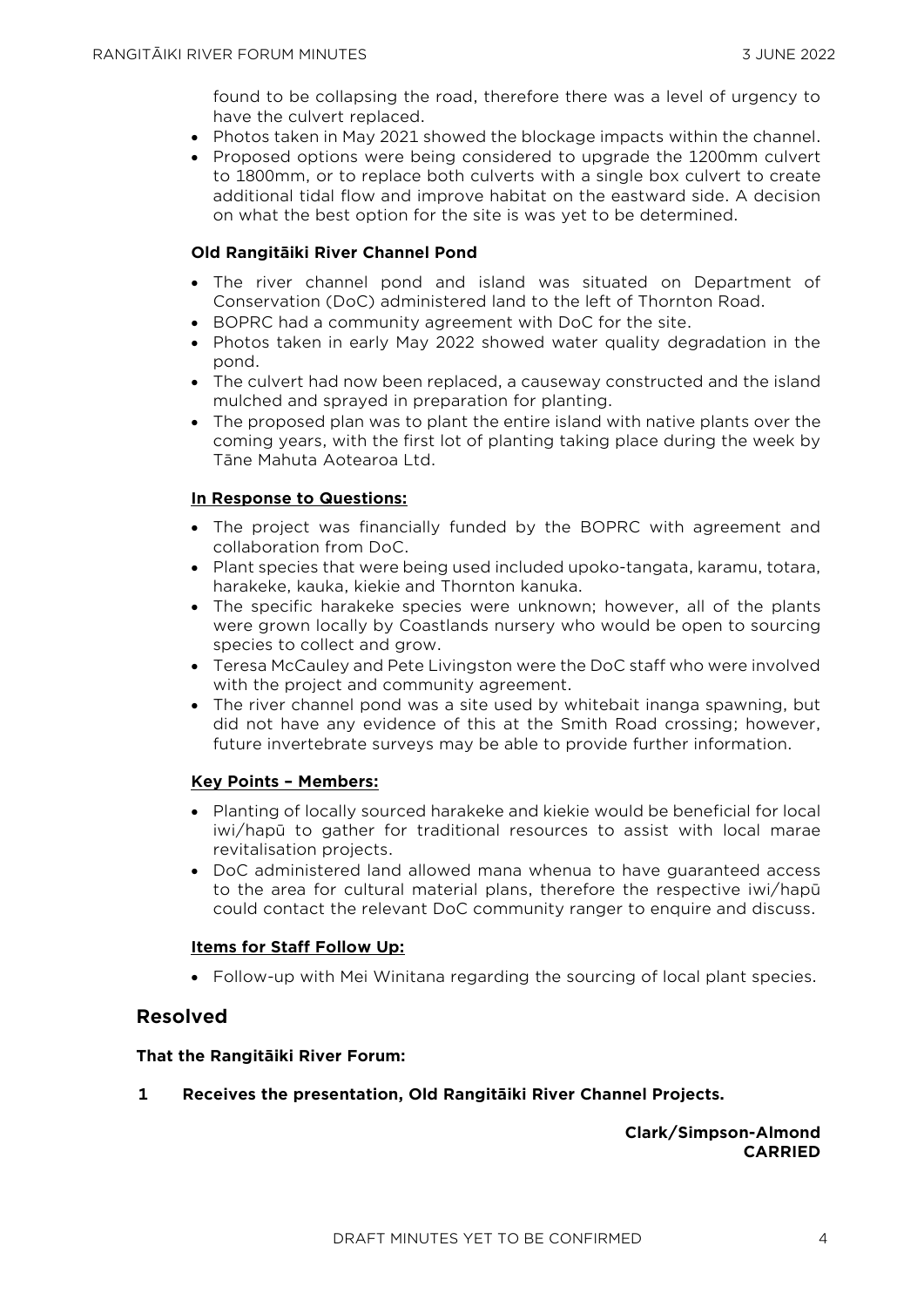# **7. Whakahoutanga Kōrero Verbal Updates**

The following Agenda item 9.2 was received before Agenda item 9.1, Forum Members Verbal Updates.

## **7.1 Update on the Bill Kerrison Memorial Sculpture at Aniwhenua Reserve**

*Presentation - Bill Kerrison Memorial - Concept sketches, design and themes: Objective ID A4119308* 

Presented by: Karito Paul (Alternate member, Te Rūnanga o Ngāti Manawa)

## **Key Points:**

- Karito and Cr Silcock had worked together with artist Himiona Nuku on the overall design concept for Bill Kerrison's memorial.
- The design was textual, large in scale and based on the model of a hinaki that would incorporate a shelter, carved waharoa, tuna motifs, tuna life cycle information and a monument board dedicated to Bill's life mahi.
- The design concept had been shared with Bill's whānau and wife Ruby who were impressed with the concept and the continuation/recognition of Bill and his mahi.
- Personalised commemorations on the monument board would be shared with Bill's whānau before they were finalised.
- The monument's orientation would face north to reflect the tuna migration with its location yet to be determined.

10:30 am – Cr Silcock **entered** the meeting.

## **In Response to Questions:**

- A funding application would be submitted to BOPRC's Environmental Enhancement Fund which opened in July 2022 and other funding avenues could be pursued if needed.
- Did not consider funding to construct the memorial would be an issue due to Bill's status and mana which a number of people, community groups and agencies held in high regard.
- General maintenance and upkeep would need to be a consideration however, noted that Holly's Playground was well maintained by the community.
- Envisioned that the kaitiaki/maintenance of the memorial would be held by the students of Bill; however, still needed to be discussed.

## **Key Points - Members:**

- Commended the fantastic design concept that would keep the continuation of Bill's mahi alive; and seeking endorsement of it from Bill's whānau.
- Incorporating recognition of Trustpower and Mangu Clark from Uiraroa Marae to acknowledge their support of Bill's work and the establishment and operation of the Kokopu Trust was noted and acknowledged.
- Noted that the responsibility of maintenance and upkeep of the memorial needed further consideration. Initial thoughts envisioned the upkeep as a shared responsibility by Kokopu Trust students, tuna kaimahi and local hapū/whānau/community.
- Construction and maintenance needed to consider health and safety.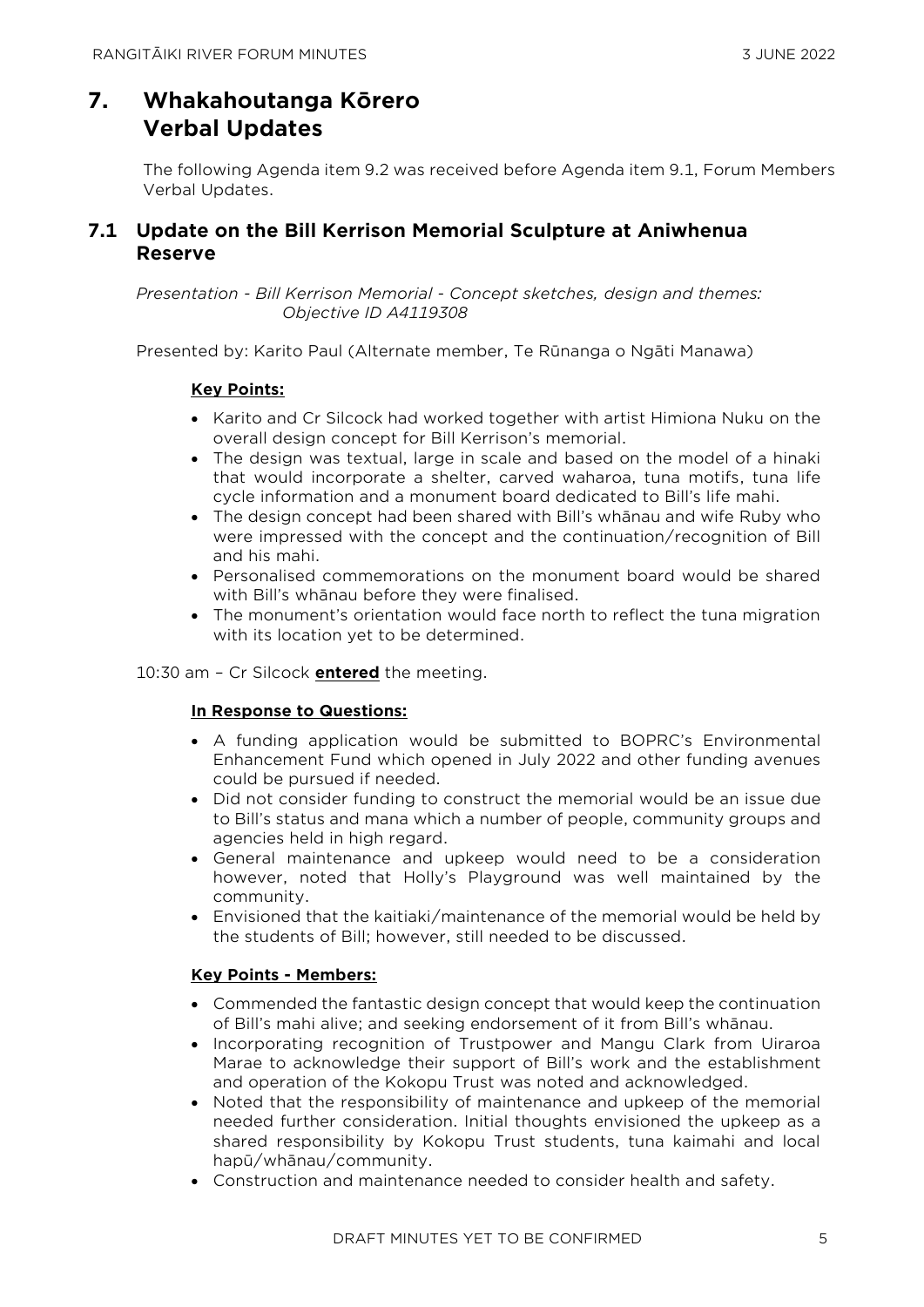• Considered that the Regional Council may be able to support the shared maintenance of the memorial.

## **Resolved**

**That the Rangitāiki River Forum:**

**1 Receives the Verbal Update on the Bill Kerrison Memorial Sculpture at Aniwhenua Reserve.**

> **Rangiaho/Araroa CARRIED**

## **7.2 Forum Members' Verbal Updates**

#### **Cr Bill Clark – Bay of Plenty Regional Council**

• Referred to a published article about an irrigation scheme in the South Island that had installed fish passage at a cost of \$18M, which would be beneficial to investigate.

#### **Ngapera Rangiaho – Tūhoe Te Uru Taumatua**

- Provided an update on activities from Waiohau:
	- o Civil defence emergency management workshop training was held with Justin Douglas and local Haumaru team at Waiohau Marae.
	- o Willow clearance had been completed in the Waikokopu stream and was looking great.
	- o Resource consent activity roadworks, culvert replacement and restoration work was progressing well by Wilson Farm.
	- o Quarry owner Jessica Wisemen consented activity was progressing well with regular engagement from local Kaumātua Tom Tupe and Tunihia Tupe regarding cultural assessment and safety management to ensure community safety is maintained.
- Update on Kokopu Trust activity:
	- o Had visited Manawa Energy to observe Stage 2 of the elver elevator in-river installation trial. The first attempt had been unsuccessful and feedback/consideration given to the use of more natural materials that were being used by the current transfer operation.
	- o Expressed thanks to Manawa Energy for providing a two-day boat and navigation training to Kokopū Trust representatives, which had been greatly received and appreciated. Further training opportunities was to be offered to other local iwi/hapū representatives.

#### **Mei Winitana – Ngāti Hineuru**

- An invitation would be extended to Forum members towards early 2023 for a rescheduled visit and pōwhiri to Te Haroto marae, Lake Pouarua and other sites.
- Noted that litigation with Hawke's Bay Regional Council was pending in relation to a Mohaka river tributary and resource consent process for aggregate river takes.
- Geothermal feasibility studies were being undertaken for the Tarawera Hot Springs (located on Taupō-Napier Highway).

#### **Shaneen Simpson-Almond – Ngāti Tūwharetoa (BOP) Settlement Trust**

• Noted that Tūwharetoa mai Kawerau ki te Tai had a geothermal team which Ngāti Hineuru's Board may wish to seek advice from.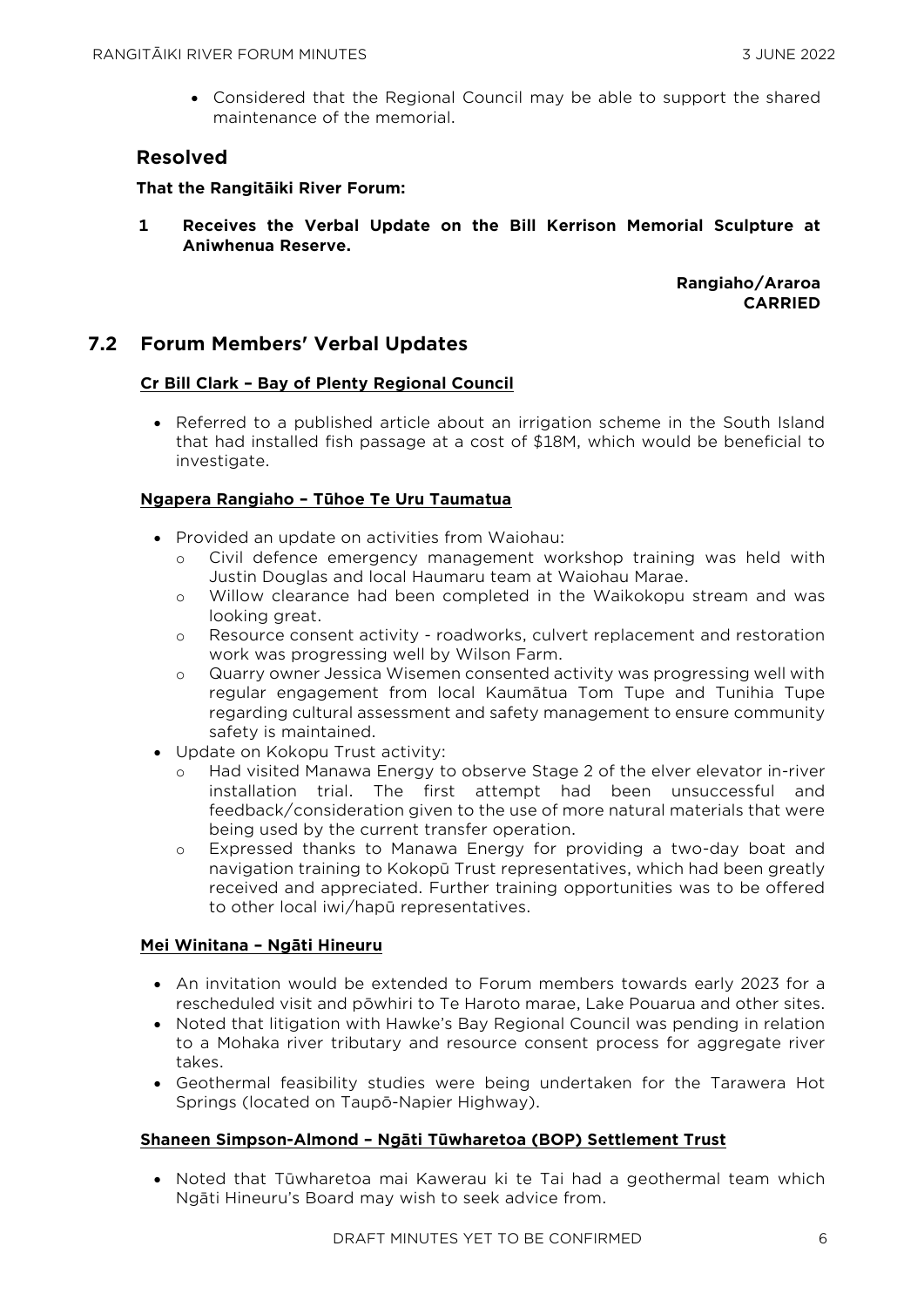## **8. Ngā Pūrongo Reports**

**Ngā Whakatau e Hiahiatia Ana Decisions Required**

## **8.1 Change in Membership**

#### **Resolved**

**That the Rangitāiki River Forum:**

- **1 Receives the report, Change in Membership.**
- **2 Confirms the appointment of Shaneen Simpson-Almond as the appointed member for Ngāti Tūwharetoa (Bay of Plenty) Settlement Trust, replacing Clifford Te Riini (Appointed Member) and Paora Hunia (Alternate member).**

**Winitana/Araroa CARRIED**

## **Hei Pānui Anake Information Only**

## **8.2 Rangitaiki Catchment Programme Dashboard - March-May 2022**

Presented by: Chris Ingle (General Manager Integrated Catchments)

#### **Key Points:**

• Noted there was a significant amount of work taking place and the majority of projects were progressing well.

#### **In Response to Questions:**

- Peter Mulvihill (Consultant for Southern Generation Partnership Limited) and Charles Harley (Team Leader Eastern Catchments) were investigating methods for lake weed control at Lake Aniwaniwa. Some discussions had been held with Ngāti Manawa and potential engagement of NIWA being pursued and to be confirmed.
- River scheme maintenance programme (action under Objective 7) included native plant restoration and clearing that was currently taking place around the Te Teko bridge.

#### **Items for Staff Follow Up:**

- Actions 5.5 and 8.6 provide an update on progress made with engaging NIWA to review weed control methodology at Lake Aniwaniwa.
- Action 2.3 Upper Rangitāiki wilding conifer programme work Miro Araroa queried if local rangatahi were or could be involved in this mahi.
- Requested a timeframe indicator within the Dashboard report to identify where programmed works were at in terms of their completion.

## **Resolved**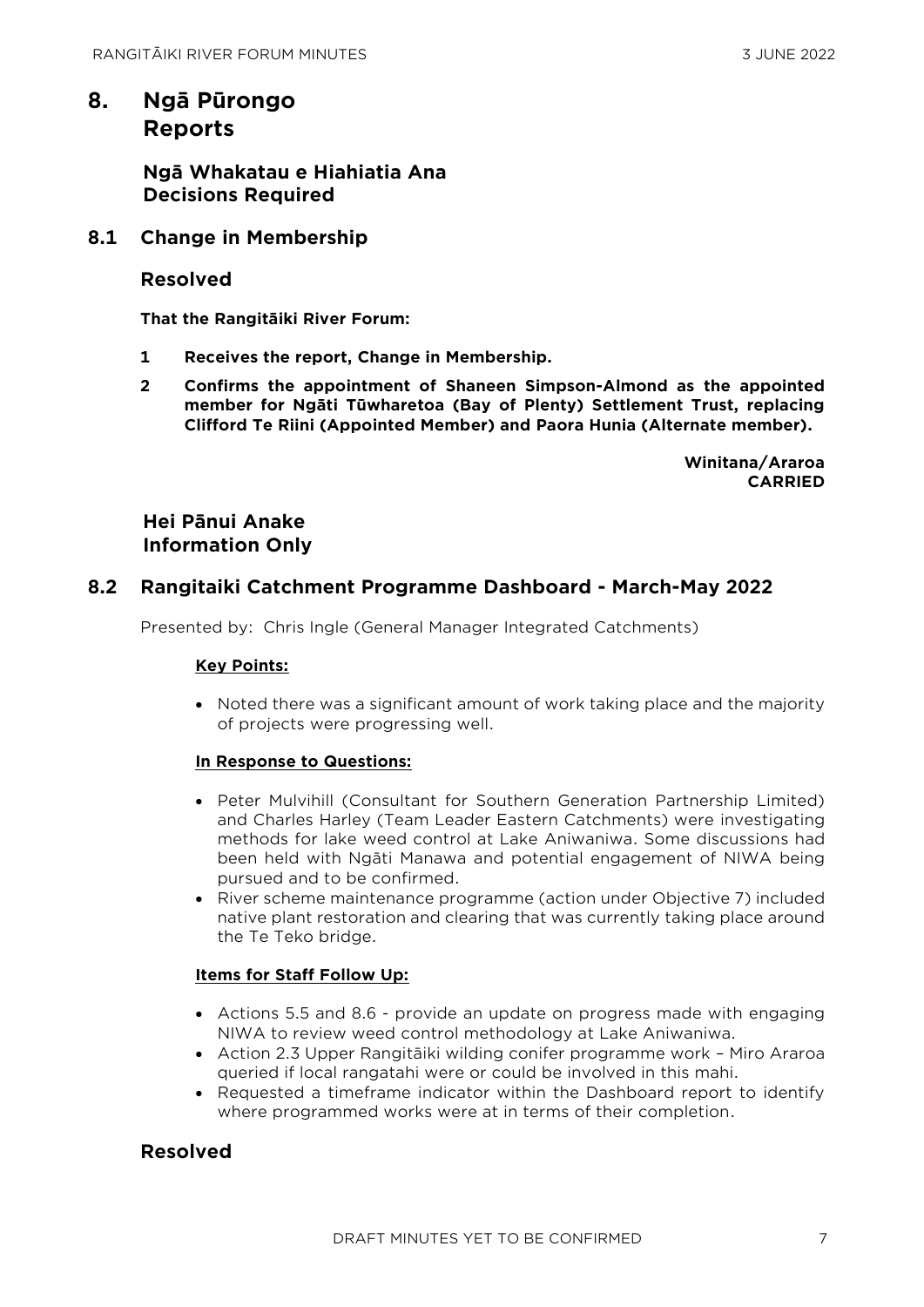#### **That the Rangitāiki River Forum:**

**1 Receives the report, Rangitaiki Catchment Programme Dashboard - March-May 2022.**

#### **Silcock/Winters CARRIED**

## **8.3 Essential Freshwater Policy Programme Update**

*Presentation - EFPP Update and Visions: Objective ID A4119307* 

*Presentation - Rangitaiki Freshwater Update Online Tools Demo: Objective ID A4119311* 

Presented by: Michelle Lee (Planner (Water Policy))

#### **Key Points:**

- Essential Freshwater Policy Programme (EFPP) work was currently on schedule for the Rangitāiki.
- Current focus was engaging with iwi/hapū who were willing to engage.
- Expressed thanks for the feedback that had been shared by Iwi members in the last few months on incorporating perspectives of Mātauranga Māori.
- Demonstrated the interactive tools (i.e. WET) that was now available online at [www.participate.boprc.govt.nz/vision-and-outcomes/rangitaiki](http://www.participate.boprc.govt.nz/vision-and-outcomes/rangitaiki-feedback)[feedback](http://www.participate.boprc.govt.nz/vision-and-outcomes/rangitaiki-feedback) for people to express thoughts on Rangitāiki freshwater values that would help inform long term visions alongside tangata whenua input.
- Feedback could be submitted online by 29 June and would be eligible to enter a draw for \$200 gift vouchers.
- Baseline indicators related to the bands within the National Policy Statement for Freshwater Management (NPS-FM).
- Encouraged members to use the WET tool to provide feedback.

## **Resolved**

#### **That the Rangitāiki River Forum:**

**1 Receives the report, Essential Freshwater Policy Programme Update.**

#### **Rangiaho/Clark CARRIED**

## **8.4 Update from the Rangitaiki-Tarawera Rivers Scheme Advisory Group**

Presented by: Chris Ingle (General Manager Integrated Catchments)

#### **Key Points:**

- The aim of the report was to provide a better level of understanding and communication of what was being discussed by the River Scheme Advisory Group and to determine if Forum members wished to become involved or seek further information.
- Noted that Councillors Bill Clark and Toi Iti were members of the advisory group and provided a good link between the two groups.